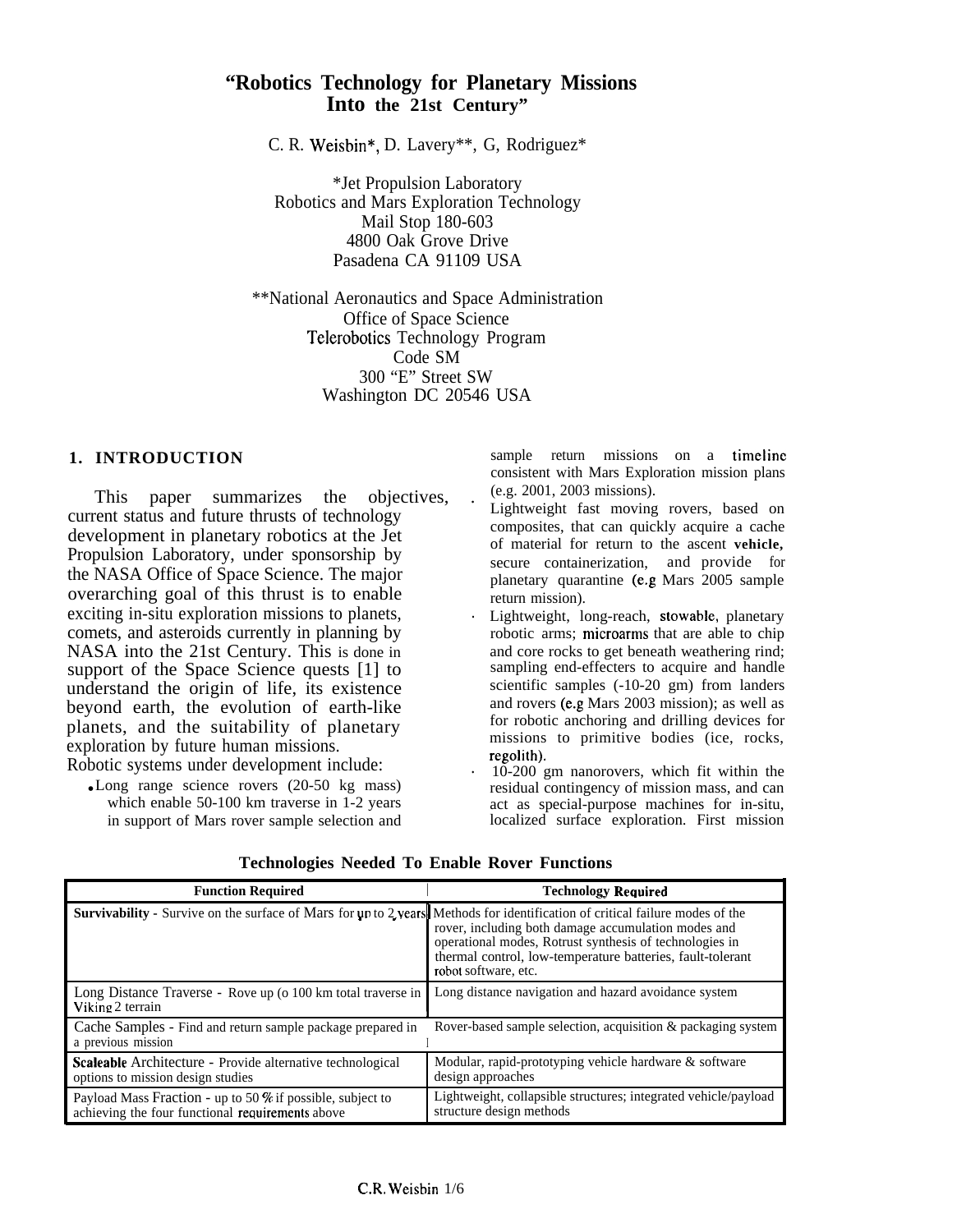application may be for small bodies (-100 meters range).

- Miniature subsurface explorers, with integrated sensors, which can move to a depth of 0.5-1,0 m in the Mars subsurface or through primitive bodies, and analyze' soil composition; longer term development of sub-surface exploration techniques to depths of tens and hundreds of meters for both lander-based and roving systems. Vehicles for penetrating ice layers ( 10Om -10,000 m e.g. in Europa) and moving through potential underground bodies of water.
- Aerobots that: Enable sub-orbital mapping of terrain regions; can transport and deploy microrovers a t different, geographically separate land sites; and which are under development for potential Mars, Venus and Titan deep atmosphere missions.

# 2. SURFACE MOBILITY AND SAMPLING

# **2.1 Perceived Needs and Status**

A key set of rover and lander requirements emerge from NASA's thrust in Mars exploration [2-6]. The baseline mission is Mars Pathfinder, launched in late 1996 with a small rover named Sojourner (see Figure 1).



**Figure 1- The Sojourner Rover, a Key Element of the Mars Pathfinder Mission**

Long-range and lightweight rovers under development by the NASA Telerobotics Program are being evaluated for the Mars 2001 mission and beyond, with the search for water

**[3]** and signs of life being among the primary objectives. Roving capability is essential for the 2001 mission to demonstrate the ability to navigate long distances and acquire interesting samples. In the emerging horizon are missions



**Figure 2- Advanced MicroRovers Undergoing Testing in Simulated Mars Landscape**

that will return samples [5] of Martian rocks and soil to Earth. This approach has been very successful in infusing telerobotics technologies into flight systems. Approval of the Sojourner rover for the Mars Pathfinder mission launched in December 1996, and to arrive at Mars in July 1997, is an early indication of the success of this approach. A robotic arm payload for lander-based science acquisition and handling has been approved for flight in the Mars Volatile and Climate Surveyor mission to be launched in 1998.

A few functions have been identified by prominent Mars scientists [2,3] to be of the highest priority in order ensure the success of Mars rover missions in the first decade of the 21st Century. Table 1 provides a summary.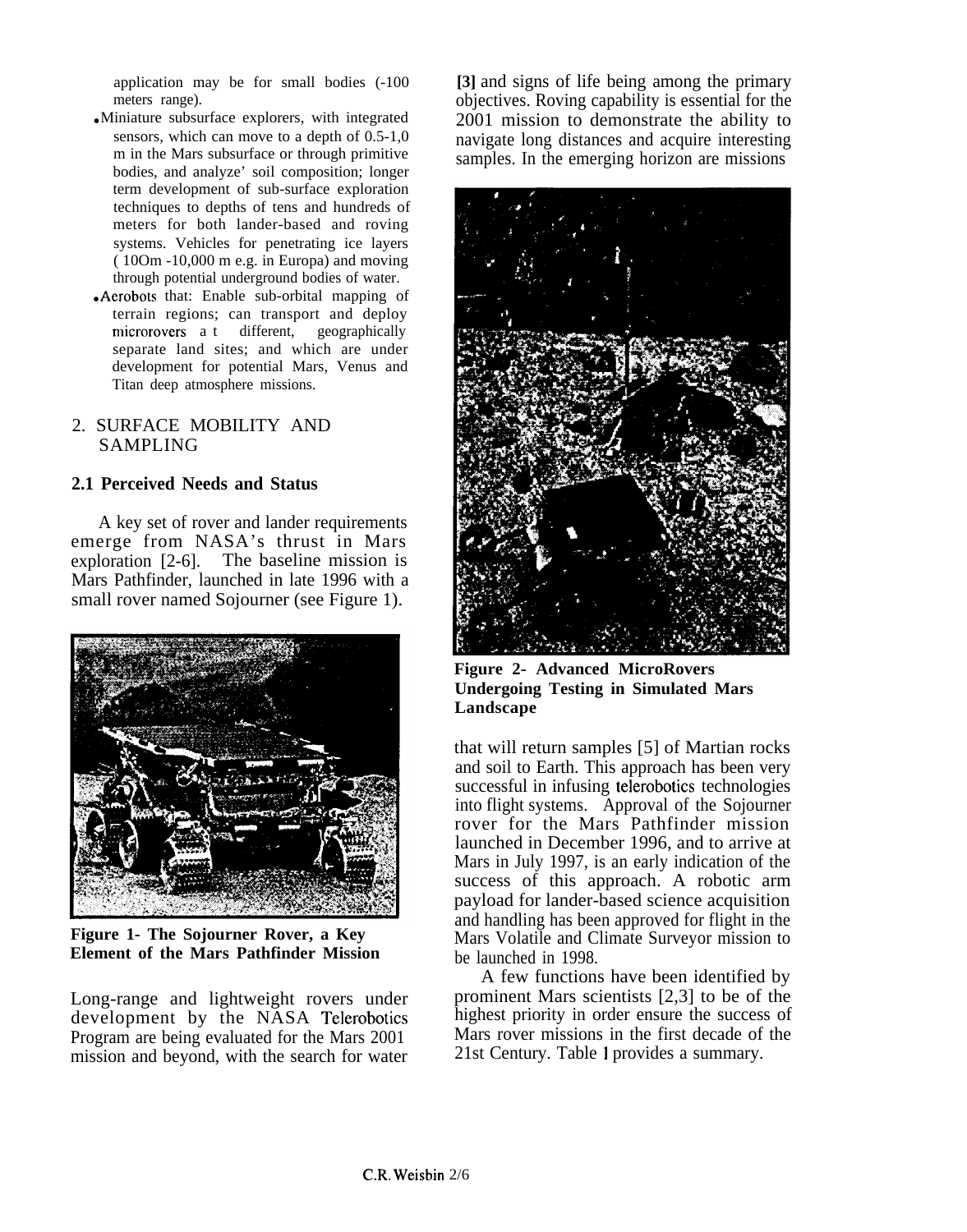| <b>Desired Capabilities</b>                                                   | <b>State of the Art</b>                                                                                                    | 'i'ethnology Requirements                                                                                                      | Rover        | Lander       |
|-------------------------------------------------------------------------------|----------------------------------------------------------------------------------------------------------------------------|--------------------------------------------------------------------------------------------------------------------------------|--------------|--------------|
| Local surface mobility                                                        | Mars Pathfinder rover (Sojourner),<br>10kg                                                                                 | Rover scalable designs<br>$(<8k\epsilon$ : $\leq$ 50 kg)                                                                       | X            |              |
| Long-range surface<br>mobility $(50-100 \text{ km})$                          | Pathfinder-class, lander-based local<br>navigation (30-m nominal mission)                                                  | Navigation systems with long-range<br>position determination and path<br>control                                               | X            |              |
| Long operating life (100-<br>$1,000$ days)                                    | 7-day nominal Sojourner mission                                                                                            | Thermal enclosures made of phase-<br>change materials; thermal<br>regulation systems 10 keep<br>electronics and batteries warm | $\mathbf x$  | $\mathbf{X}$ |
| Sample acquisition and<br>handling; sample-return<br>processing and packaging | Mars Viking lander arm; MVACS<br>long-reach arm prototype $(3 \text{ m})$                                                  | Lightweight systems with vision and<br>touch-guided grasping; power-use<br>management; and contact control                     | $\mathbf{x}$ | $\mathbf{x}$ |
| Subsurface sampling                                                           | Scraping and digging with MVACS<br>arm                                                                                     | Subsurface mobile systems capable<br>of $\geq 1$ -m penetration in Mars'<br>regolith;                                          | $\mathbf{x}$ | $\mathbf{x}$ |
| Emplacing science<br>instruments                                              | Sojourner emplacement of a single<br>spectrometer instrument (Alpha-<br>Proton, X-Ray Spectrometer) in<br>lander proximity | Systems for emplacement of<br>multiple instruments at several sites<br>visited in sequence                                     | $\mathbf{x}$ |              |
| Increased coverage per<br>command cycle                                       | Low-level command functions                                                                                                | Autonomy of 10-100 concatenated<br>commands with online verification                                                           | $\mathbf{x}$ |              |
| Terrain visualization and<br>task planning                                    | Imaging/sensing via points overlaid<br>on raw images, 1 overlay per day                                                    | Imaging/sensing with onboard<br>sensors and algorithms for creation<br>of 3D fly-over models of terrain                        | $\mathbf x$  |              |
| Surface hazard avoidance                                                      | Sojourner laser-stripe sensor and<br>software                                                                              | Stereo-image-based hazard sensing<br>and processing                                                                            | $\mathbf x$  |              |
| Autonomous sample<br>selection/science goal<br>identification                 | Laboratory prototypes of goal-<br>recognition systems                                                                      | System capable of terrain-image<br>analysis and object identification                                                          | $\mathbf{X}$ |              |

\ **Table 1. Mars Mission Needs With NASA Technology Baseline and Requirements**

# 2.2 **Some of the Activities of the Current Technology Program to Address These Needs**

# **2.2.1 Microrovers and Rover Field Testing**

## **2.2.1.1 Rocky 7 Field Experiments**

A prototype of NASA's next generation of Martian rovers, designated Rocky 7, has navigated successfully over a corner of Lavic Lake, an ancient lake bed about 175 miles east of Los Angeles, taking panoramic photographs



**Figure 3- Rocky 7 Terrestrial Mars-Analog Field Experiments**

and close-ups of the cratered terrain (Figure 3). The three-day experiment, conducted Dec. 17- 19, 1996 by a team of engineers at NASA's Jet Propulsion Laboratory led by Dr. Samad Hayati [7], was designed to demonstrate the rover's ability to drive a much greater distance than current microrovers over rugged terrain with key features similar to those of Mars. The tests also demonstrated new mechanical innovations for 21st century rovers, such as: a robotic arm that would be used to dig into soil; and an agile mast that could be used to image the surrounding terrain and position miniature science instruments in tricky locations. The rover was very successful in making a long journey on its own, driving more than 200 meters (655 feet) to its target and relying on only specified location points along the way and information about the location of the target. The Rocky 7 experiment team working with Hayati included scientists and engineers from NASA's Ames Research Center in Mountain View, Calif., Washington University in St. Louis, Me., Cornell University, Ithaca, N. Y., and scientific institutions abroad.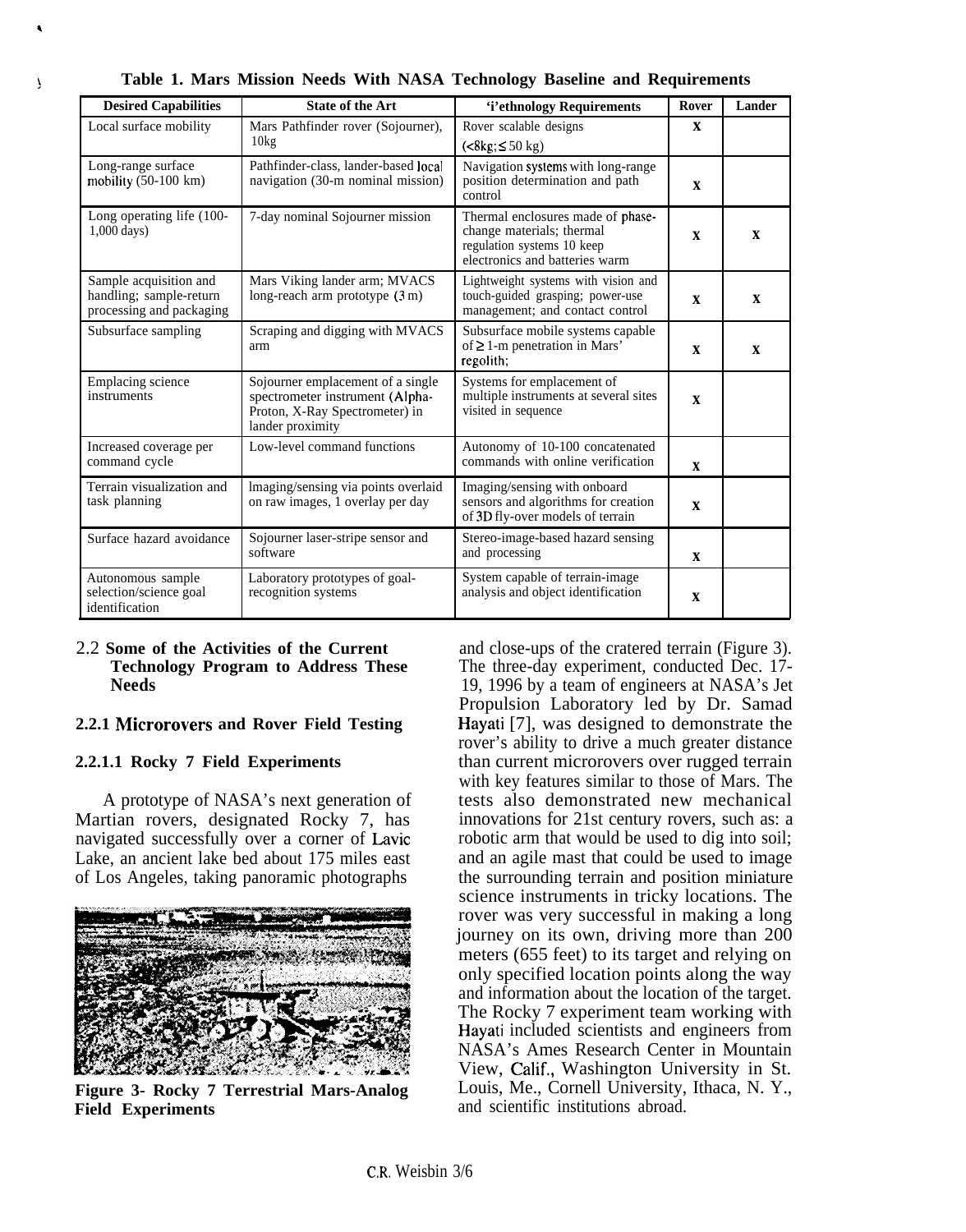\

#### <sup>~</sup> **2.2.1.2 Sample Retrieval Rover**

The emphasis of the Sample Retrieval Rover task, led by Dr. P. S. Schenker[9], is on the development of lightweight, low volume, thermally robust, and computationally efficient designs, so as to optimize use of Mars science mass/volume/power resources in future missions. Current emphasis by the team is to create a sample retrieval rover (SRR): a new - 8 kg class vehicle (including 3 kg of combined payload and cache handling mechanization) that travels quickly to cached samples not much greater than 100 meters away, and returns them for ascent vehicle processing. Enabling technology development includes reduced stowage volume (goal is to stow within 25% of operational volume) and rover mechanization approaches, high strength-tomass structures and materials innovations (e.g. goal is 50% reduction in mass through use of composites), high power-to-mass actuation with reduced gearing volumes, improved thermal isolation and vehicular survivability, and reduced computation and power use in sensing and control. The sample return vehicle concept for FY "97 is a four wheeled rocker, with -20 cm diameter collapsible lightweight wheels, integrated structure/thermal chassis, on-board PC 104 computing, composite micro-arm sampling mechanization, and active/passive laser/stereo 3D sensing. Work on this task began in FY '96; progress to date include the LSR- 1 rover shown in Figure 4 which is 1 meter long, six-wheeled, 7 kg vehicle, carrying a multi-spectral imager [8,9].



**Figure 4- Lightweight Survivable Rover Prototype with Collapsible Wheels**

# **2.2.1.3 Nanorover Technology**

In our nanorover technology development effort, led by Brian Wilcox[ $10$ ], our FY '97 goal is to demonstrate a nanorover with a mobility mechanism of the order of 100 grams performing a realistic mission scenario. This mission will include a traverse of at least 3 meters and capture of microscopic and infrared spectra. In FY '96 alternative nanorover concepts were created which were tethered to off-board breadboard electronics and evaluated (Figure 5). A nanorover system was selected which includes a four-wheel rocker-bogie chassis, self-righting mechanism, microscopic/ panoramic multi-band APS camera, and near IR spectrometer. A mechanism and printed wiring board were fabricated which resulted in a complete nanorover with mass of the order of a 100 grams.

—



**Figure 5- The JPL Nanorover**

#### **3.2.1.4 Planetary Dexterous Manipulators**

The planetary dexterous manipulator task (Figure 6), led by Paul Schenker[8], develops robotic devices and component technologies enabling planetary surface science, with emphasis on manipulators, actuators and effecters for lander and rover based selection and processing of samples for Mars Surveyor Program missions, The scope of these operations include visually guided precision positioning and force controlled dexterous interactions of an arm/effecter with both soft granular and hard rock materials, all composite construction, fabricated in a 3D high strength machinable material.

# 3. **SURFACE MOBILITY AND SAMPLING**

Comets and small bodies, such as asteroids, are important targets for future exploration [11 ]. Both comet and asteroid missions involve landing on and anchoring in a low-gravity body and sampling its surface and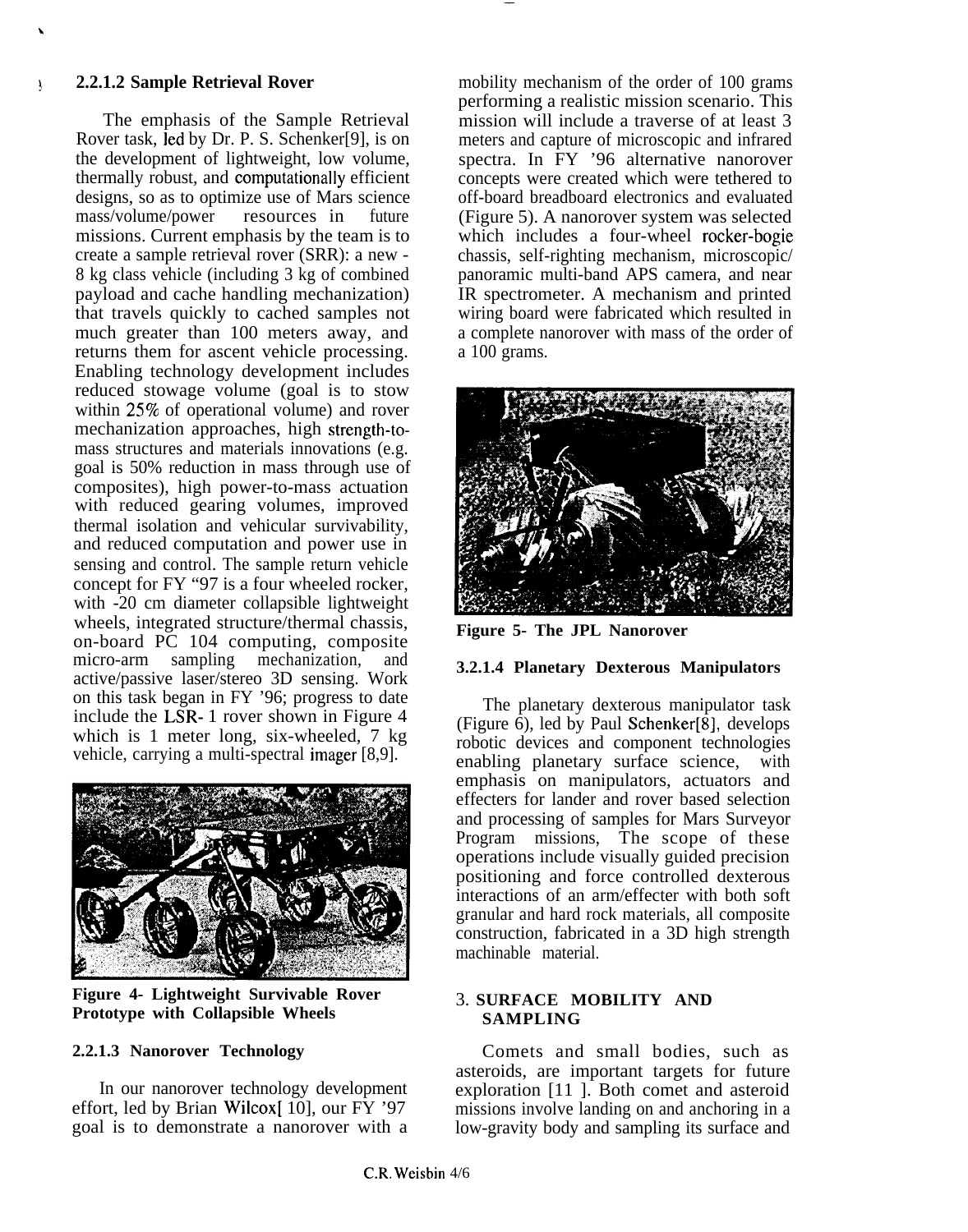

**Figure 6- Novel Telescopically Deployed Arm for Mars Lander-Based Sampling and Analysis**

subsurface — operations never before attempted. Landing in the extremely low gravity environment (ranging from 10-4 to 10-2 m/sec2) requires a method of retaining the lander to the surface, and rendezvous impact energy must be absorbed without causing the lander to merely bounce off. The near absence of gravity, and the assumed aggregated morphology of comets, hold the promise of the most rugged terrain ever to be landed upon. Science goals require that the lander cannot cause sublimation of the substrates to be sampled, resulting in design goals for operation at -120 degrees Kelvin. To meet these needs, a team led by Donald Sevilla<sup>[11]</sup>, is developing technologies to enable in situ scientific studies of such interplanetary objects.

As an illustration, a prototype sampling system, which incorporates multiple sensors and allows autonomous operation as well as the gathering of data on material properties as sampling is done, is illustrated below. This system is designed to drill in cryogenic temperatures typical of cometary material (Figures 7).

# 4. **AEROVEHICLES**

b

Planetary aerovehicles, or aerobots, are an innovative type of lightweight and low-cost telerobot, one that can fly and navigate in planetary atmospheric environments [12]. The challenges of flying a planetary aerobot are providing mobility and autonomous navigation in a constantly changing three-dimensional environment — one in which the robotic



**Figure 7- A Prototype Subsurface Explorer Developed in 1996**

vehicle is almost never stationary. These challenges include real-time determination of the location and state of the aerobot, vertical motion control of the aerobot, and prediction and planning for global scale path trajectory. One type of aerobot involves a robotic balloon concept incorporating buoyancy control. This altitude control concept employs phase-change fluids such that a planet's atmosphere is used as a giant heat engine to provide the energy to ascend and descend at will — allowing the vehicle to visit multiple sites of scientific interest. This concept has been demonstrated in a free-flying terrestrial prototype. Aerobots offer the revolutionary capability to repeatedly visit the surface of Venus for several hours at a time and then rise high enough in the atmosphere to cool off (Figure 8). No previous technology such as passive balloons, probes, or landers can provide this capability.